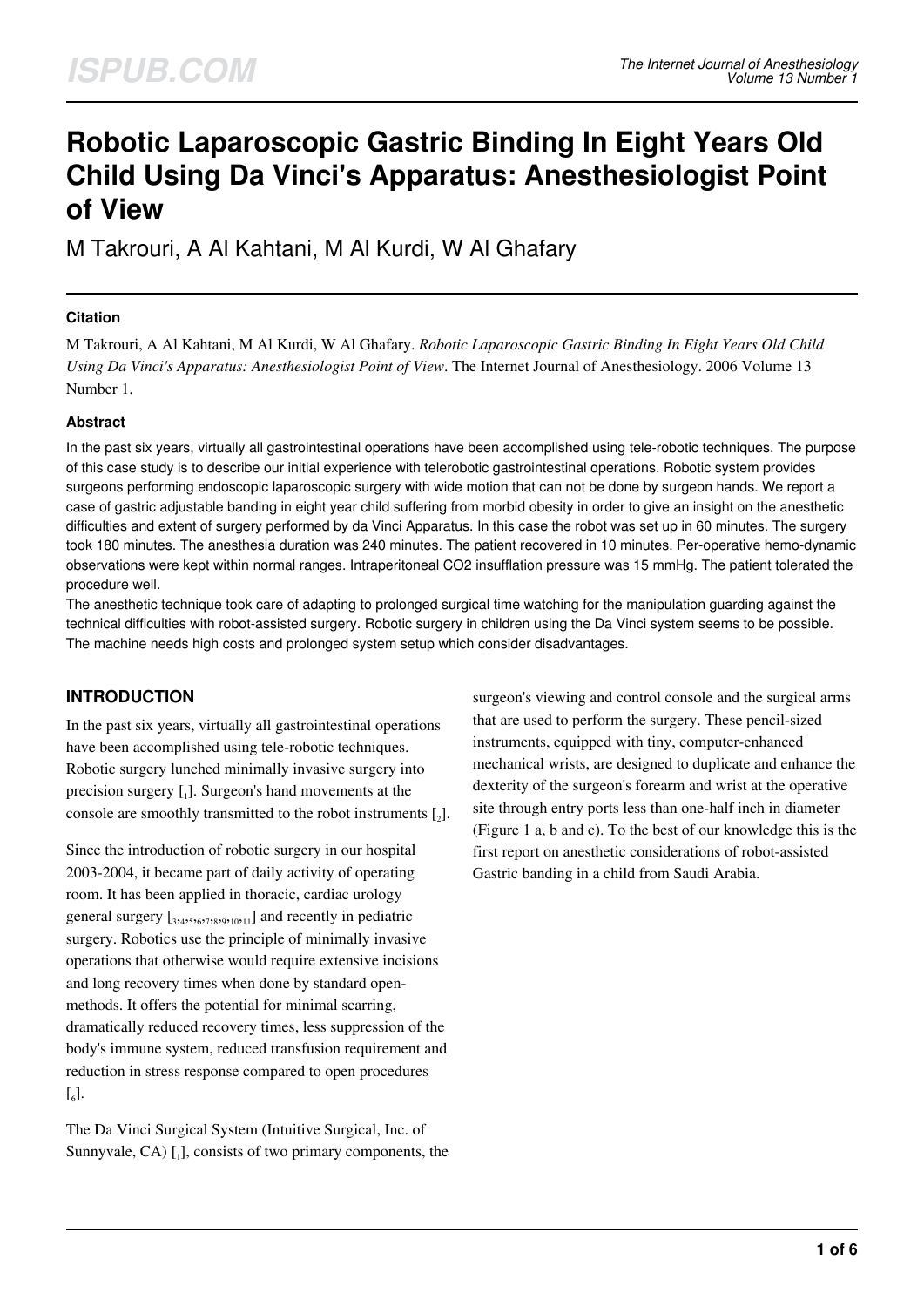## **Figure 1**

Figure 1: a. apparatus setup draped above the patient



## **Figure 2** Figure 1b: The anesthesiology end.



## **Figure 3**

Figure 1c: surgeon console



## **CASE REPORT**

An eight years and three months old Saudi boy, who was referred from other Center in Northern City in Kingdom of Saudi Arabia, has the following problems:

- 1. Occipital encephalocele which was excised after birth.
- 2. Ventriculomegaly for which a VP shunt was done after birth.
- 3. Central hypothyroidism
- 4. Morbid obesity

He was born at 35 weeks of gestation to a diabetic hypertensive mother. A cystic mass was notice at the base of the occipit for which he went through a neurosurgical investigation and diagnosed of occipital meningomyelocele and ventriculomegaly. The mass was excised and a Ventro-Pere VP shunt was placed to relieve the Cerbro-Spinal Fluid (CSF) obstruction. He went through endocrine investigation which revealed normal growth hormone and cortisol values, but hia total thyroxine was on the low side (between 6-7mcg.dl) and his TSH was around 5-8 u/l. He has normal TBG 21mg/l (normal level is between 12-25). His free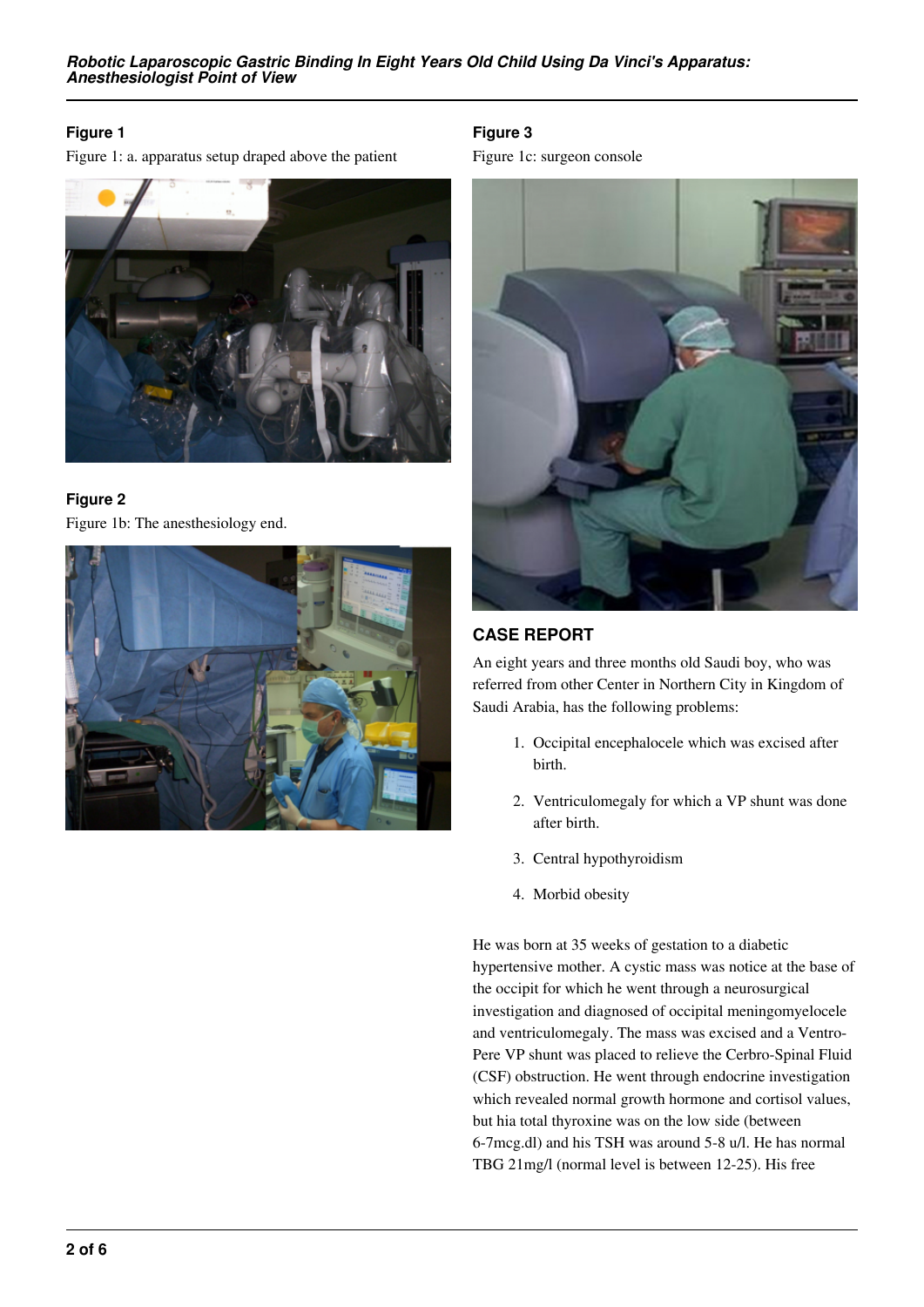thyroxine was around 0.8 mcg/dl and his TSH was in the range of 4-5 on repeat. For this reason he was started on a low dose Thyroxine and was followed up in the clinics. He continued to have normal cortisol and normal growth velocity.

On follow up it was noted that his weight was increasing rapidly. He stopped follow-up visit after the age of 5 years and when he reappeared last time on July 2005 at the age of 8 and half years, his weight was 91 kg and height was 123.8 cm. His height was following the  $25<sup>th</sup>$  percentile and parallel to his curve but his weight is really increasing and he has been inactive.

He complains of pain in his legs during walking and his father sought medical advice in neighboring state clinics recently looking for solution to his obesity but he was told that there was no underlying organic etiology to be treated. He had CT scan of his head in Kuwait which was reported normal. All other endocrine workup, according to the father was normal. He is still on Thyroxine 75 mcg/day and his levels were checked recently and his free thyroxine is 0.98ng/dl and TSH 2.58. He has normal electrolytes, his hemoglobin A1C was 6.5% and his fasting blood sugar was 103mg/dl. His cholesterol was 137. LDL 79 and triglyceride 49 mg/dl.

It was made clear to the Father that his son has morbid obesity. Probably central in origin and He was referred him to Orthopedics to assess his bow legs and for Pediatric Surgery to see if he can have any surgical intervention for his morbid obesity. He was also referred to Neurosurgery to review his VP shunt because the last ime it was reviewed was in 1997.

There was no medical therapy to offer for his obesity except to try reducing his intake and let him try to be more active, which is very difficult at his stage. He was considered to be a good candidate for surgical intervention.

## **Figure 4**

Table 1: Pre-operative assessment

| Age    | 8 years, 3 month old |
|--------|----------------------|
| Sex    | Male                 |
| Height | 123.8 cm             |
| Weight | 91 kg                |
| BMI    | 59                   |

## **PREVIOUS OPERATIONS**

- Excision of occipital encephalocele after birth.
- Placement of a VP shunt to relive CSF obstruction.

Both done under general anesthesia with no complications were documented.

## **RELEVANT MEDICAL ILLNESSES**

- Central hypothyroidism since birth on thyroxine 75 mcg OD.
- Morbid obesity
- Bronchial asthma 4 years back on sulbitamol nebulizer PRN, last attack was 1 month ago.
- History of productive cough of yellowish sputum for last 2 days, not on any medications.

# **VITAL SIGNS**

-Pulse:110 beat/min.

-BP:135/75 mm Hg

-Temperature: 37.7 °C

-Respiratory rate: 19 breath/min.

## **ON EXAMINATION**

The patient appeared conscious, alert, oriented to time, person and place. He looked obese, not in pain, not in distress, not cyanosed or jaundiced and lying comfortably on the bed. Teeth are normal and fixed

Airway assessment: Mallampatti score was (IV), short neck and small mouth.

Cardiovascular System. : normal S1+S2+0, no murmur.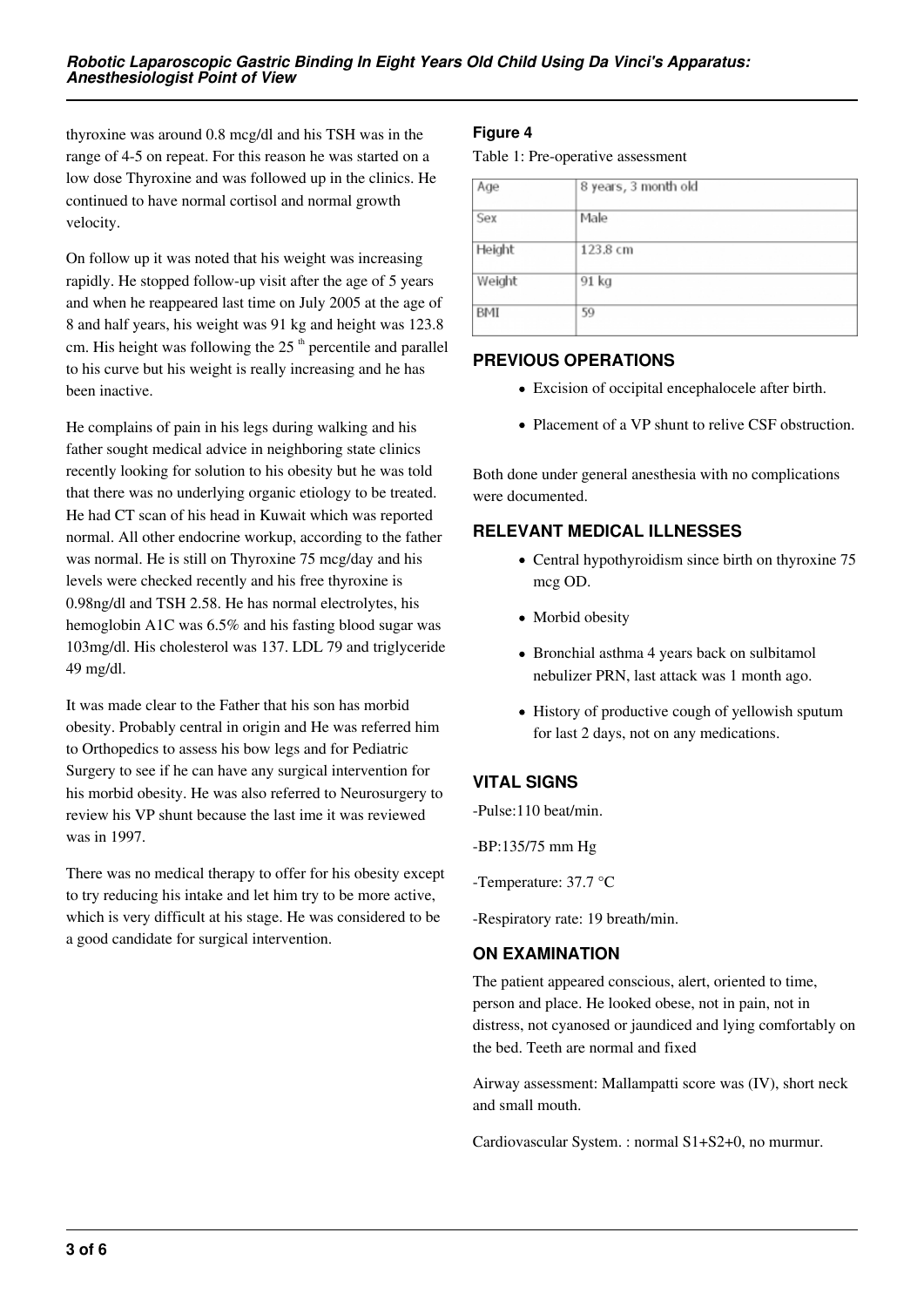Respiratory system: wheezes bilaterally and basal lung crepitations, mainly on the base of the left lung.

#### **INVESTIGATIONS**

WBC: 15.8 with lymphocyte predominance.

Hb: 10.7 g/l

Electrolytes: within normal limits

Coagulation studies: within normal limits.

No pre-operative medications were given.

## **ANAESTHESIA**

Started at 14:00 :

Monitoring on:

Initial  $SpO2 = 98%$ 

 $ETCO2 = 48$ 

Core temperature  $= 37.5$ 

Anaethesia was induces by inhalation of: sevoflurane and oxygen at first.

Then intravenous cannula 20 gauge inserted at the dorsum of left hand and lactated Ringer'solution infusion and 1 g cefazoline started

Fentanyl 150 mcg was given initially followed by 10 mg cisatracurium then propofol 100 mg, then he was intubated using endotracheal tube size 6.5 fixed at 20 cm

The anesthesia was maintained using: oxygen, air sevoflurane 2.5 % and intermittent doses of fentanyl and cisatracurium.

1 hour and 15 minutes after initiation of anesthesia, the patient notices to have progressive increase in the blood pressure so he was shifted to and maintained on isoflurane till the end of the operation.

## **SURGERY**

While the patient was under steady general anaesthesia, and in supine position, the abdomen was prepared and scraped.

Above umbilicus incision made after Veress needle at peribond CO2 inflation of 15 mm Hg pressure.

Robotic draped arm was connected to the inserted camera and placed trochar.

## **FINDING**

Normal organ No bleeding

## **PROCEDURE**

The right chest identified and dissected. Retroesophageal band was placed in position. Calibration tube was inserted by the anesthesiologist (BioEntrics calibration tube-Inamed coroporation Santa Barbara CA USA). Suture done by vicryl 4-0 suture material, wound was closed. Then skin closed with vicryl 4-0 suture material. Surgery ended at 18.00

# **IMMEDIATE POST OPERATIVE CARE**

Patient was subjected to routine post operative care, given oxygen via face mask and lactated Ringer'solution continued at a rate of 130 ml/h. and Pethidine of 90 mg was given intramuscularly once.

The patient was observed in SICU overnight and discharged after 24 h to the floor

He stayed another day in the hospital and discharged home with follow up visit appointment.

## **DISCUSSION**

Robotic surgery lunched minimally invasive surgery into precision surgery. Surgeon hand movements at the console are smoothly transmitted to the robot instruments. In theory and practice a very delicate surgery can be perfectly performed due to the following factors:

- 1. Seven degrees of freedom of instruments are allowed using the robotic arm which is give wider movement range than the surgeon hands in conventional surgery [3].
- 2. The learning curve is short and can be easily acquired allowing accuracy in using the robot.
- 3. 3D high quality virtual operating field and stable camera platform allow gentle and precise dissection and suturing.

The system was successfully used for partial posterior fundoplication surgery [<sup>4</sup> ]. However, robotic surgery presents many challenges to the anesthesiologists.

Anesthesiologists need new methods of patient care as well as proper screening of patients preoperatively. A number of technical issues have been faced. For example: during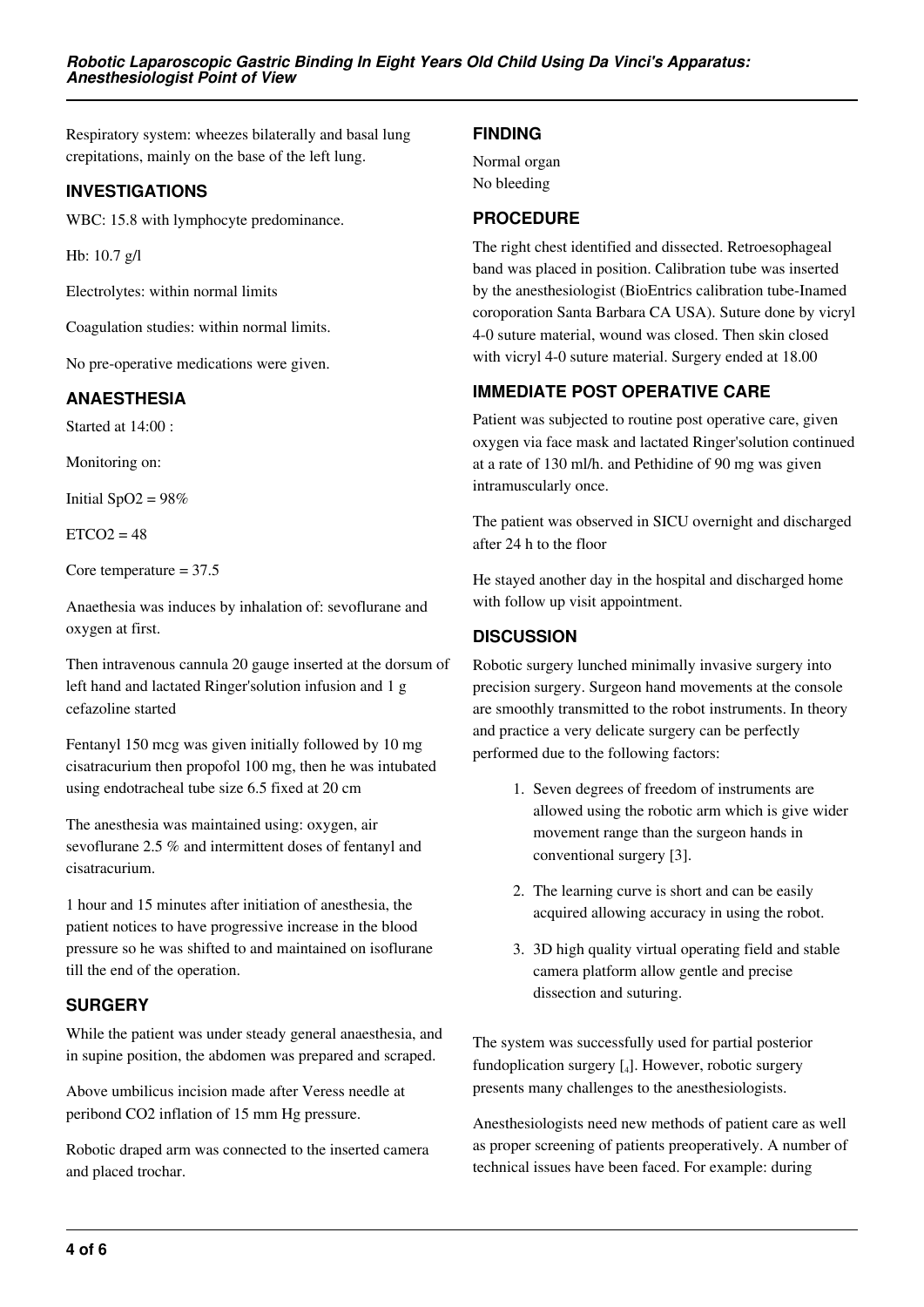surgery with the use of the large robot system hinders access to the patient. This will impose extra care in securing:

- 1. Intravenous access prior to surgery.
- 2. Endotracheal tubes.
- 3. All monitoring and contact electrodes.
- 4. Keeping anesthesia tube and circuit away from pressure exerted by the robotic arm

Similarly, in robot-assisted laparoscopic surgery (besides the known physiological effects of CO2 pneumopertoneum)  $\begin{bmatrix} 13 \end{bmatrix}$ patient positioning will have to be very carefully done to avoid injury to pressure points  $\left[\begin{smallmatrix} 5 \end{smallmatrix}\right]$  In a recent report, intraoperative BIS monitoring was recommended to prevent awareness during anesthesia  $\begin{bmatrix} 6 \end{bmatrix}$  In pediatrics, the Da Vinci is not adopted largely because the robot is very large and the instruments are 5mm of size  $\left[\begin{smallmatrix}1\\1\end{smallmatrix}\right]$ . New devices are needed in the future. The cost of the system and instruments is another limiting factor for the development of this technology which cannot be actually developed for economical reasons in children  $\begin{bmatrix} 1 \\ 1 \end{bmatrix}$ .

#### **References**

1. Haggag A.A.: Robotic Surgery: When Technology Meets Surgical Precision. The Internet Journal of Health. 2006 ; 5 (1).

2. El-Dawlatly A.A., Khairy G., Al-Dohayan A., Alsaigh A., Abdulkarim A., Alotaibi W.: Anesthetic Considerations With Telemanipulative Robot-Assisted Laparoscopic Cholecystectomy Using The Da Vinci System. The Internet J. Anesthesiol. 2004; 8(2). 3. Jacobsen G., Elli, F. ; Horgan, S. Robotic surgery update Surgical Endoscopy. 2004; 18, 8:1186-1191(6) 4. Samarkandi A.H. Anesthetic management of robotic assisted cardiac surgery. Internet J Anesthesiol 2004;8(1). 5. Khairy G.A., Fouda M, Abdulkarim A, Al-Saigh A., Al-Kattan K.A new era in laparoscopic surgery. Evaluation of robot-assisted laparoscopic procedures. Saudi Med J. 2005 May; 26(5): 777-80 6. Ruurda JP, van Vroonhoven ThJMV and Broeders IAMJ. Robot-assisted surgical systems: a new era in laparoscopic surgery. Ann R Coll Surg Engl 2002;84:223-6. 7. Schurr M, Arezzo A and Buess GF. Robotics and systems technology for advanced endoscopic experiences in general surgery. Eur J Cardiothorac Surg 1999;16 Suppl 2: S97-105. 8. Bodner J, Wykypiel H, Wetschner G and Schmid T. First experience with the da Vinci operating robot in thoracic surgery. Eur J Cardiothorac Surg 2004;25:844-51. 9. Parr KG and Talamini MA. Anesthetic implications of an operative robot for endoscopic surgery: a case report. J Clin Anesth 2002;14:228-33. 10. Gutt CN, Oniu T, Mehrabi A, Kashfi A, Schemmer P, Buchler MW. Robot-assisted abdominal surgery.Br J Surg. 2004 Nov;91(11):1390-7. Review. 11. Heloury Y, Podevin G, Leclair MD and Lejus C. Update on laparoscopic surgery: surgeon's point of view. Paed Anaesth 2004;14:421-3. 12. Jandali S.T., Mofti A.B., al-Zourkany A., Hussein N.M., Takrouri M.S. Anesthesia for laparoscopic gastroplasty in morbid obesity. Middle East J Anesthesiol. 1999;15(1):63-72. 13. Takrouri MS. Anesthesia for laparoscopic general

surgery. A special review. Middle East J Anesthesiol. 1999;15(1):39-62. Review